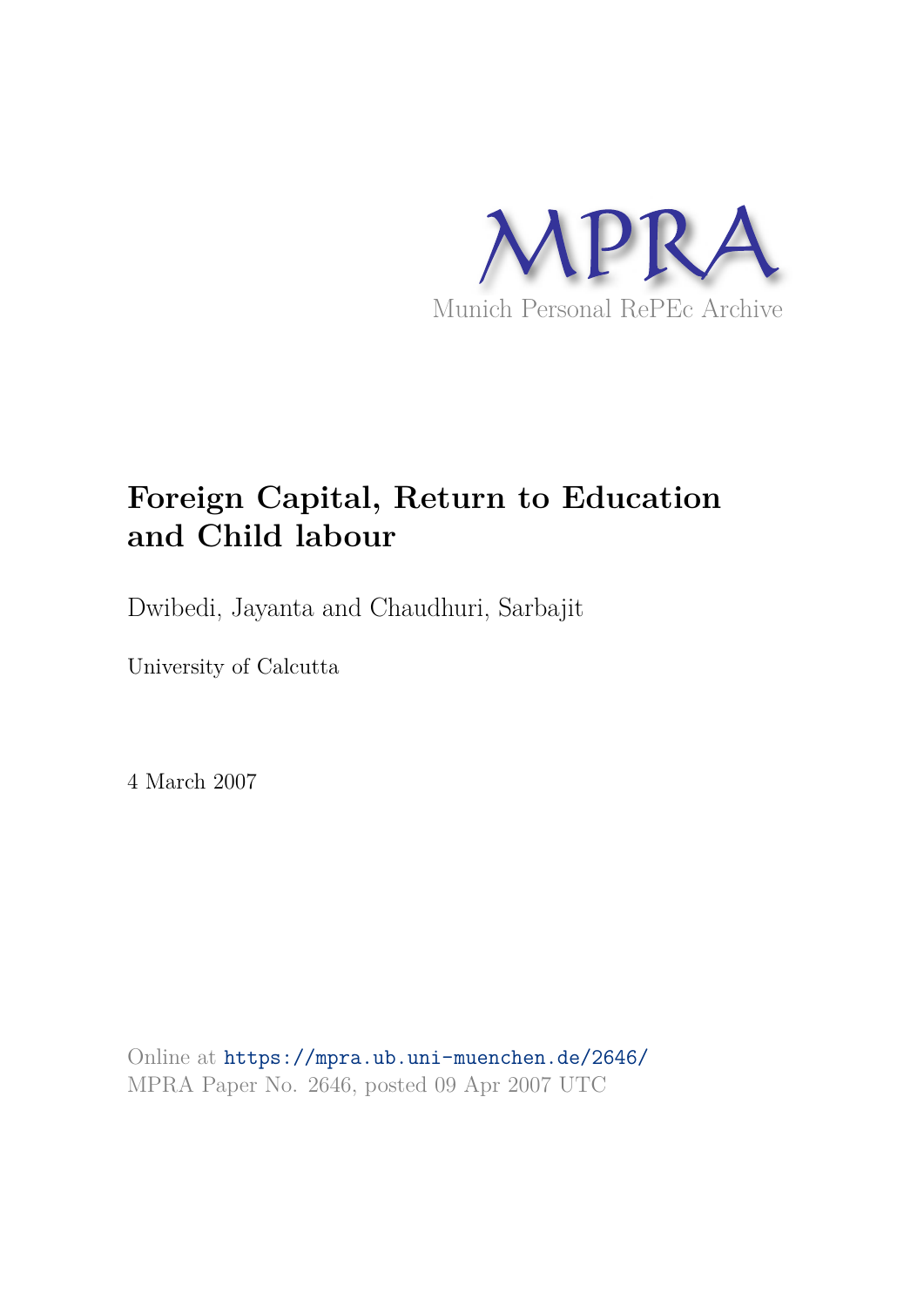#### **FOREIGN CAPITAL, RETURN TO EDUCATION AND CHILD LABOUR**

Jayanta Kumar Dwibedi Dept. of Economics, B.K.C. College, Kolkata , India. E-mail: jayantadw@rediffmail.com

and

Sarbajit Chaudhuri Dept. of Economics, University of Calcutta, India. E-mail: sarbajitch@yahoo.com, sceco@caluniv.ac.in

# **(First draft: March 2007)**

**Address for communication:** Dr. Sarbajit Chaudhuri, 23 Dr. P.N. Guha Road, Belgharia, Kolkata 700083, India. Tel: 91-33-2557-5082 (O); Fax: 91-33-2844-1490 (P)

**Abstract:** This paper attempts to identify the different channels through which economic reforms can affect the incidence of child labour in a developing economy. Using a three-sector general equilibrium model it shows that inflows of foreign capital can lower the problem of child labour by raising the return to education and reducing the earning opportunities of children. It demonstrates how foreign capital produces favourable effect on the incidence of child labour although it affects wage inequality adversely.

**Keywords:** Child labour, general equilibrium, foreign capital, return to education, wage inequality.

**JEL classification: F10, J10, J13, I28.**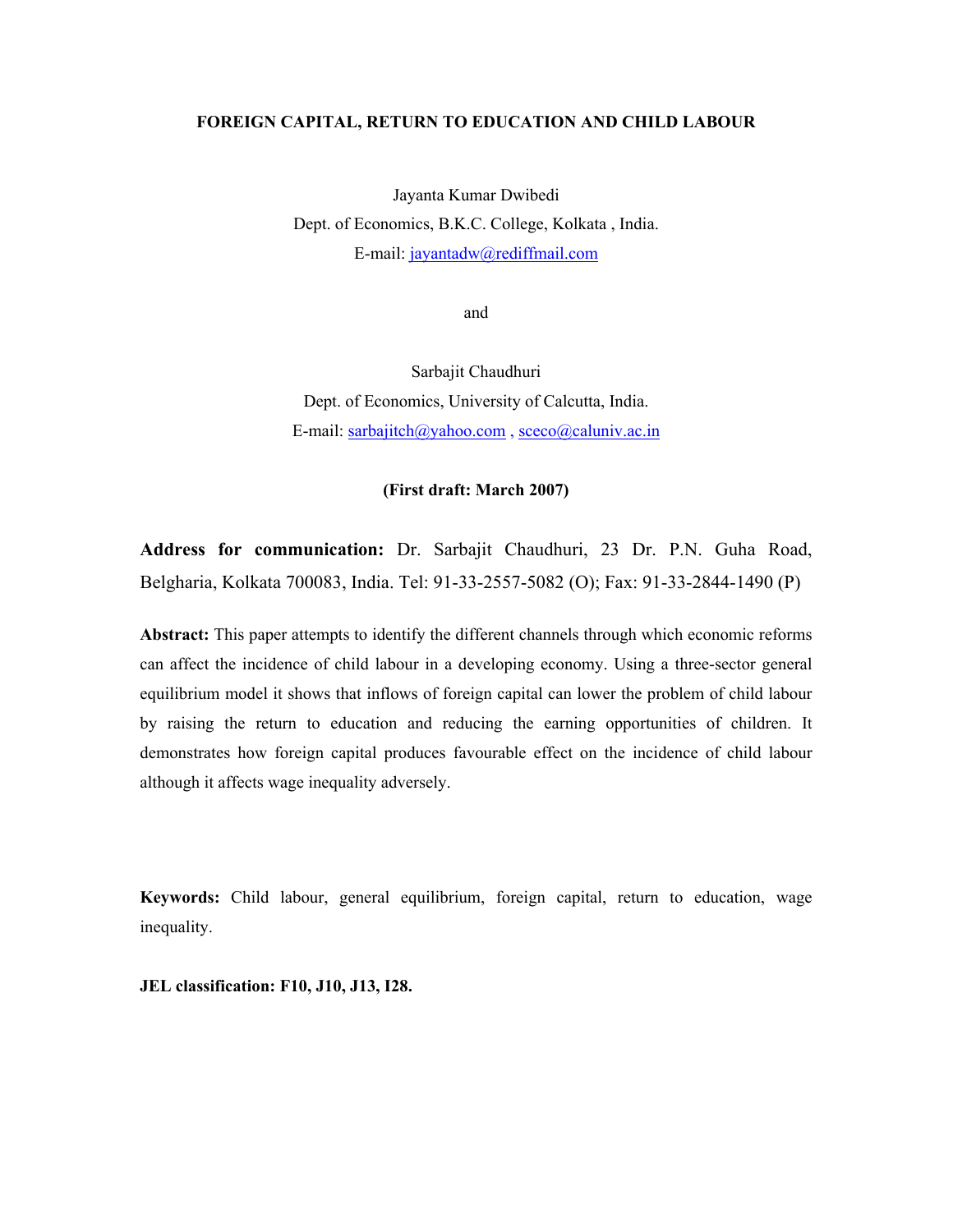## **FOREIGN CAPITAL, RETURN TO EDUCATION AND CHILD LABOUR**

# *1. Introduction*

The developing countries have chosen free trade as their development strategy and been vigorously implementing economic reforms for the last two decades or so. However, the new development approach has not so far been an unmixed blessing. In their endeavour in implementing liberalized policies these economies have been facing some adjustment costs of which increasing skilled-unskilled wage inequality and persistence of poverty and incidence of child labour are worth mentioning. Advocates of economic liberalization with standard trade theoretical models in mind expected the wage inequality to improve in the developing economies and the incidence of child labour to fall through reductions in poverty. However, empirical studies reveal that the wage inequality and poverty have increased in many liberalizing economies<sup>1</sup> and the incidence of child labour has not decreased satisfactorily.

While there is a scanty theoretical literature<sup>2</sup> explaining the deteriorating wage inequality in the developing economies, such a literature on child labour is yet to emerge. The first and foremost task of this theoretical literature would be to identify the different channels through which economic reforms can affect the child labour problem. Empirical research e.g. Cigno et al. (2002) and Neumayer and Soysa (2005) has reported that trade and investment reforms have produced a favorable impact on child labour through the positive income effect. However, there are reasons to believe that the incomes of the poorer section of the working population have not at least increased in the developing economies during the liberalized regime.**<sup>3</sup>** Hence, whatever little impact on child labour the liberalized policies have so far made must have come through channels other than the income effect. The need for identifying these alternative routes has also been recognized by Neumayer and Soysa (2005). In the circumstances, the present paper using a threesector general equilibrium model shows that inflows of foreign capital can indeed lower the problem of child labour by raising the return to education. It demonstrates how foreign capital

-

<sup>&</sup>lt;sup>1</sup> See, for example, Robbins (1996), Wood (1997).

<sup>&</sup>lt;sup>2</sup> One may go through Chaudhuri and Yabuuchi (in press) for a complete list of works.

<sup>&</sup>lt;sup>3</sup> See Khan (1998) and Tendulkar et al. (1996) among others.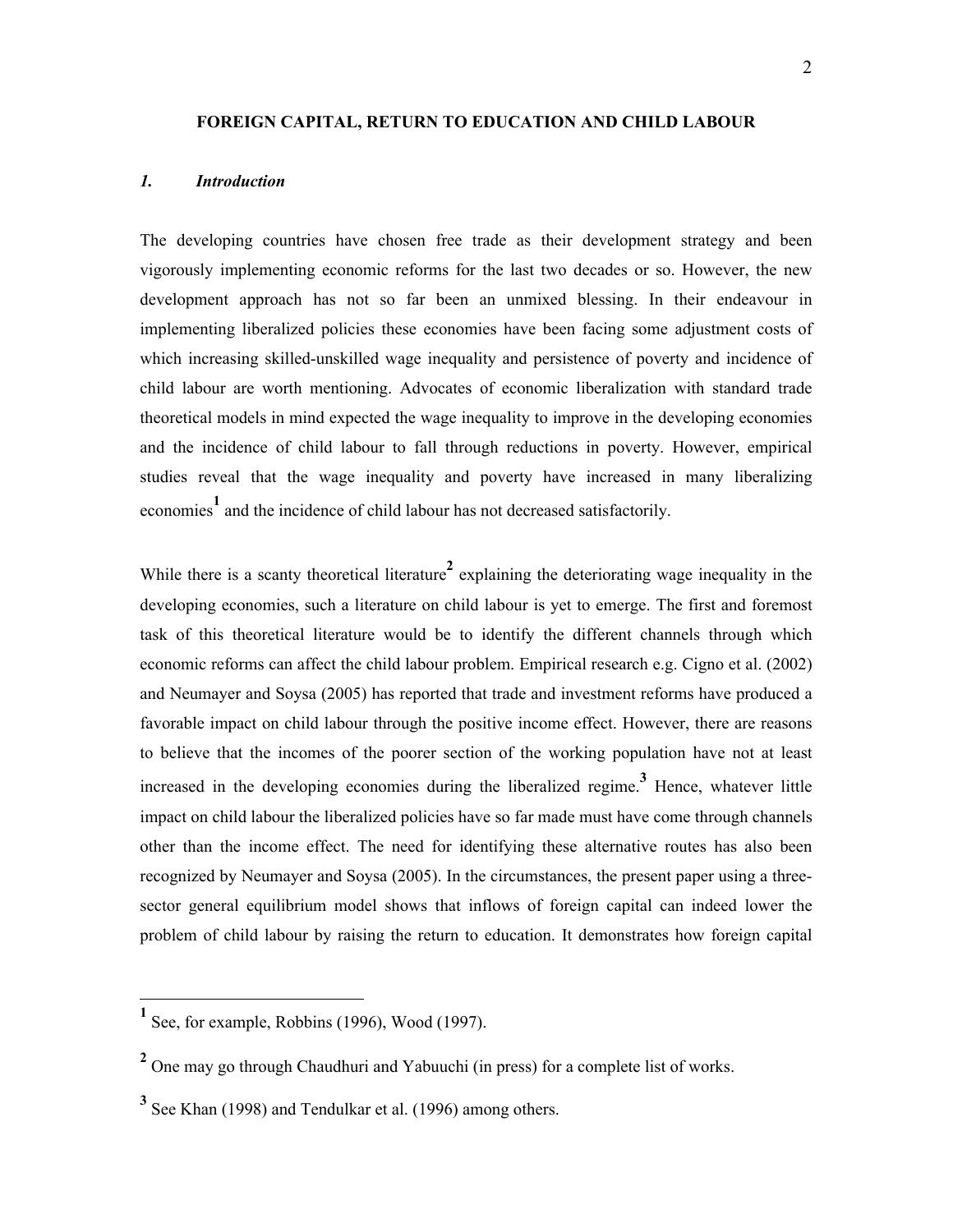produces favorable effect on the incidence of child labour even though it affects wage inequality adversely.

#### *2. Household behaviour*

-

We consider a two period optimising problem of the representative working family consisting of one adult member (the guardian) and a child. The guardian in the first period works in the adult labour market and earns wage  $W_0$ . In this period, he takes decision about his child's work effort and schooling. Total child time is 1, a part of which  $(l_C)$  is sent out to work at the wage rate  $W_C$ . Time not spent on working is spent in school<sup>4</sup>. Hence  $(1 - l_C)$  is the child's schooling. So, the  $l_C$  part of the child labour time earns the child wage ,  $(W_C)$ , in the first period and the unskilled adult wage (W) in the second period while the  $(1 - l_C)$  fraction earns nothing in the first period but the skilled wage  $(W_S)$  in the second period.<sup>5</sup> In the presence of positive return on education,  $W_S$  is greater than  $W$ . In the second period, the guardian earns nothing and lives on the income he receives from his child who has become an adult worker by this time.

We assume that parent cares only about the lifetime family consumption and does not attach value to the child's leisure. The utility is therefore a function of consumption levels in the two periods ( 0 and 1) and is represented as follows.

$$
U = \frac{C_0^{-\rho}}{-\rho} + \beta \frac{C_1^{-\rho}}{-\rho} \qquad -1 < \rho < \infty
$$
 (1)

 $\beta$  is the time discount factor and  $\left(\frac{1}{1}\right)$ 1  $\frac{1}{1}$  $\frac{1}{1+\rho}$ ) is the constant intertemporal elasticity of substitution.

The first period's consumption  $(C_0)$  consists of wage income of the guardian and child wage from the working time of the child. i.e.,

$$
C_0 = (W_0 + l_c W_c) \tag{2}
$$

The second period's consumption  $(C_1)$  can be thought of as the sum of skilled wage of educated

<sup>&</sup>lt;sup>4</sup> This is a simplifying assumption that ignores the existence of non-labour non-school goers.

<sup>&</sup>lt;sup>5</sup> Introduction of uncertainty in securing a skilled job in the second period would be an interesting theoretical exercise. However, the major results of the model still hold if the probability in finding a high-skill job is given exogenously.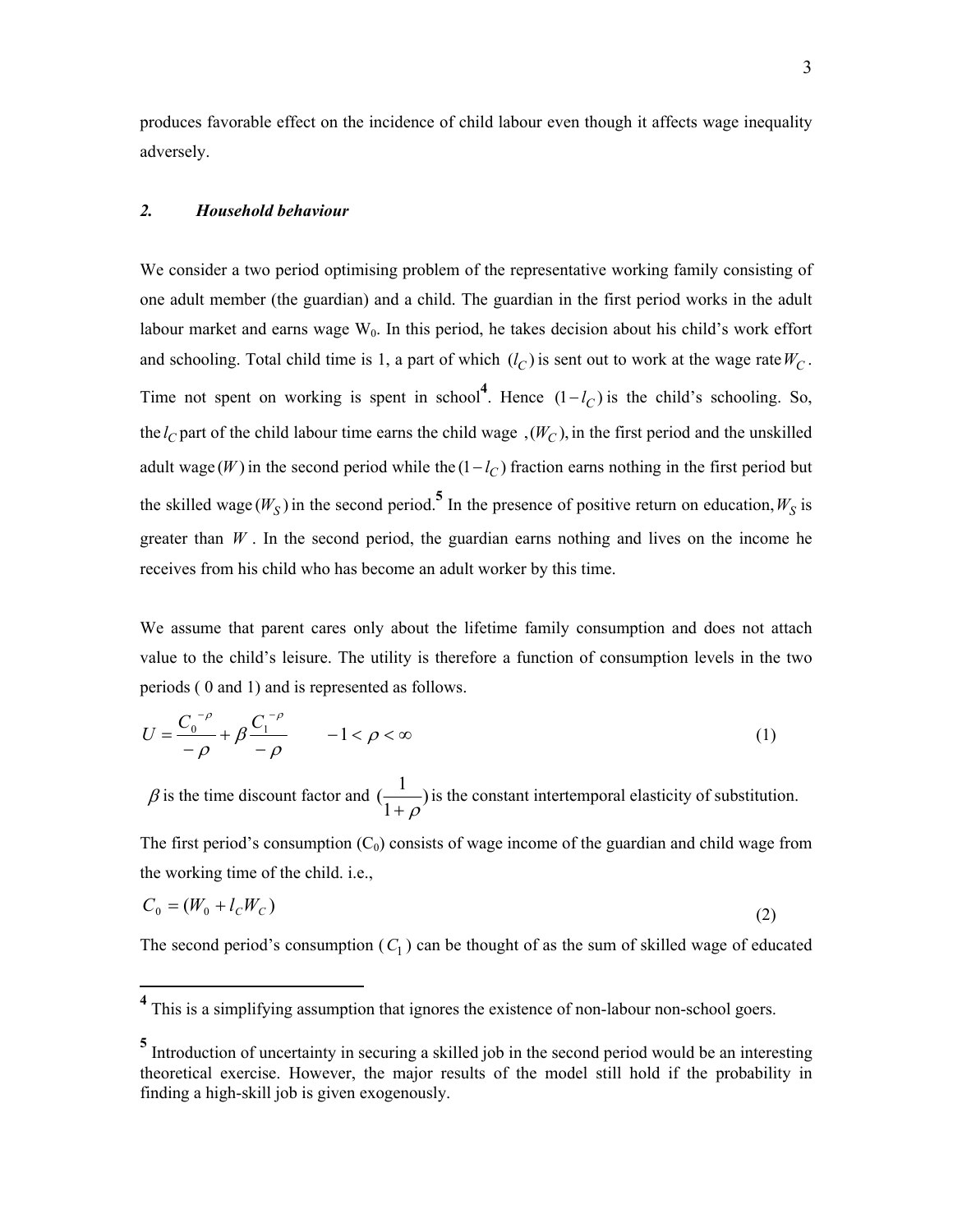adult (schooled in the first period) labour and unskilled wage of uneducated adult labour (worked in the first period).

$$
C_1 = (l_C W + (1 - l_C) W_S)
$$
\n(3)

We assume that the only cost of education is the opportunity cost in terms of forgone earnings of children.**<sup>6</sup>**

The guardian maximises the lifetime utility (Equation (1)) with respect to  $l_c$  and subject to (2) and (3). The maximization exercise leads to the following child labour function by each working family.

$$
l_C = \frac{W_S - W_0 \left\{ \frac{\beta(W_S - W)}{W_C} \right\}^{1/(1+\rho)}}{W_C \left\{ \frac{\beta(W_S - W)}{W_C} \right\}^{1/(1+\rho)}} + (W_S - W)
$$

For algebraic simplicity we consider the special case when  $\rho = 0$  which means a logarithmic utility function giving unitary intertemporal elasticity of substitution**<sup>7</sup>** . The household child labour supply function then reduces to:

$$
l_C = \frac{W_S}{(1+\beta)(W_S - W)} - \frac{\beta W_0}{(1+\beta)W_C}
$$
(4)

An increase in current income,  $W_0$ , (income from non-child source) raises  $C_1$  and hence lowers  $l_C$  following a positive income effect. An increase in the child wage rate implies an increase in the opportunity cost of education and hence leads to more child labour supply (i.e. less schooling). Any changes in skilled and/or unskilled wage impinge on the return to education and therefore influences the guardian's decision regarding allocation of child time between his education and work. For example, an increase in skilled wage  $(W<sub>S</sub>)$  or a decrease in unskilled wage  $(W)$  makes education more attractive and raises schooling time of the child thereby lowering the supply of child labour by the household.

 $\overline{a}$ 

<sup>&</sup>lt;sup>6</sup> One can incorporate direct schooling costs without affecting the qualitative results of the model.

<sup>&</sup>lt;sup>7</sup> See Ranjan (1999) for a similar treatment.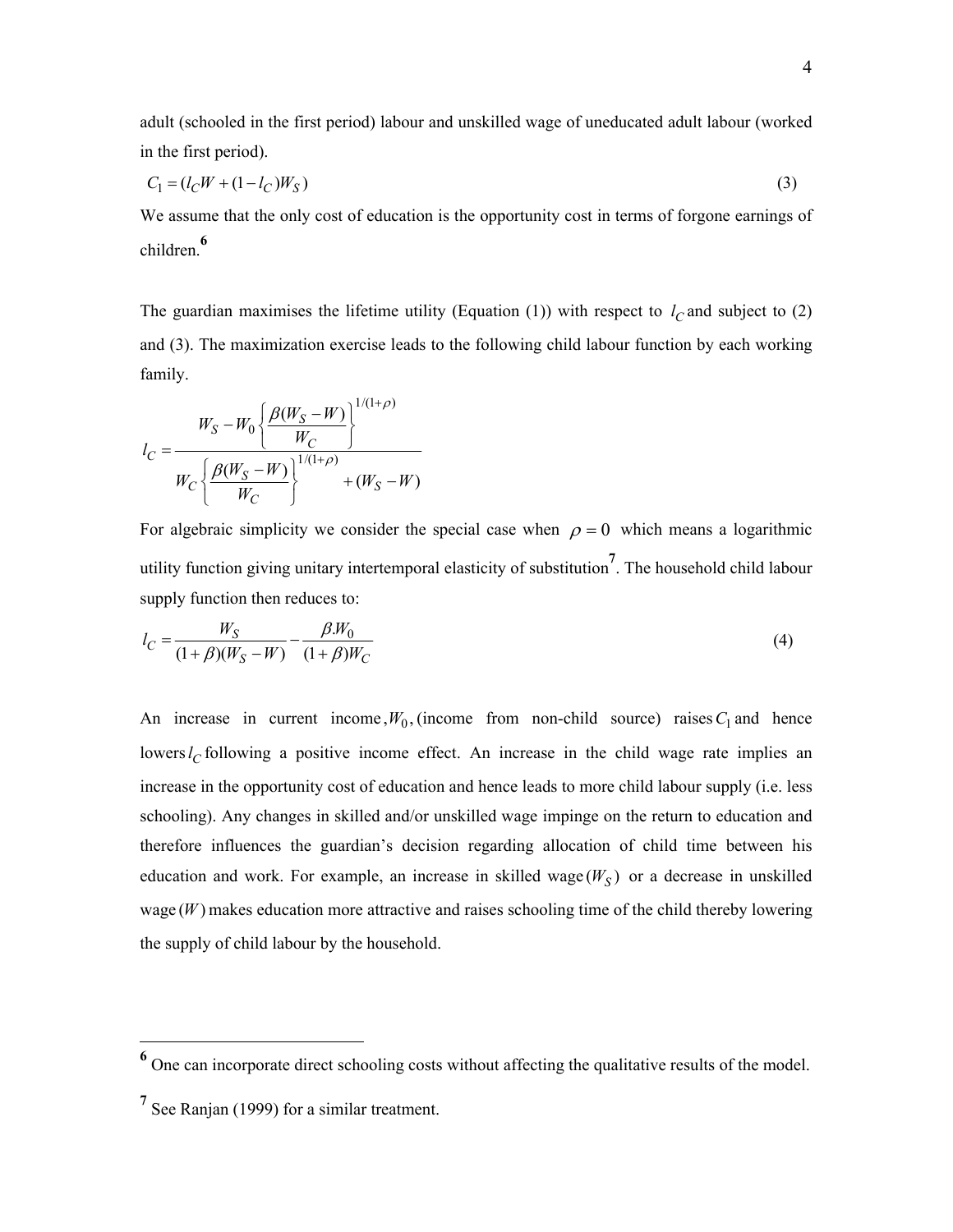#### *3. The General Equilibrium Analysis*

We consider a small open economy with three sectors. Sector 1 produces an agricultural commodity,  $X_1$ , using adult unskilled labour( $L$ ), child labour( $L_C$ ) and capital( $K$ ). Sector 2 uses unskilled labour and capital to produces a low-skill commodity,  $X_2$ . Finally, sector 3 produces a high-skill commodity,  $X_3$ , with the help of skilled labour(S) and capital. All are final commodities and their prices,  $P_i$ s, are given internationally. Competitive markets, CRS technologies with diminishing marginal productivities and full-employment of all resources are assumed. Capital endowment of the economy consists of both domestic capital( $K_D$ ) and foreign capital  $(K_F)$  and these are perfect substitutes.

The usual price-unit cost equality conditions relating to the three sectors are as follows.

$$
Wa_{L1} + W_C a_{C1} + Ra_{K1} = P_1
$$
\n<sup>(5)</sup>

$$
Wa_{L2} + Ra_{K2} = P_2 \tag{6}
$$

$$
W_S a_{S3} + R a_{K3} = P_3 \tag{7}
$$

where  $a_{ji}$ s are input-output ratios; and,  $R$  is the return to capital.

Complete utilization of adult unskilled labour, child labour, capital and skilled labour imply the following four equations, respectively.

$$
a_{L1}X_1 + a_{L2}X_2 = L \tag{8}
$$

$$
a_{C1}X_1 = L_C \tag{9}
$$

$$
a_{K1}X_1 + a_{K2}X_2 + a_{K3}X_3 = K_D + K_F = K
$$
\n(10)

$$
a_{s3}X_3 = S \tag{11}
$$

Both unskilled and skilled working families are potential suppliers of child labour and their current wage incomes  $(W_0)$  are W and  $W_S$ , respectively. Using equation (4) the aggregate child labour supply in the economy is obtained as follows.

$$
L_C = \left(\frac{1}{1+\beta}\right) \left[L \left\{\frac{W_S}{(W_S - W)} - \frac{\beta W}{W_C}\right\} + S \left\{\frac{W_S}{(W_S - W)} - \frac{\beta W_S}{W_C}\right\}\right] \tag{12}
$$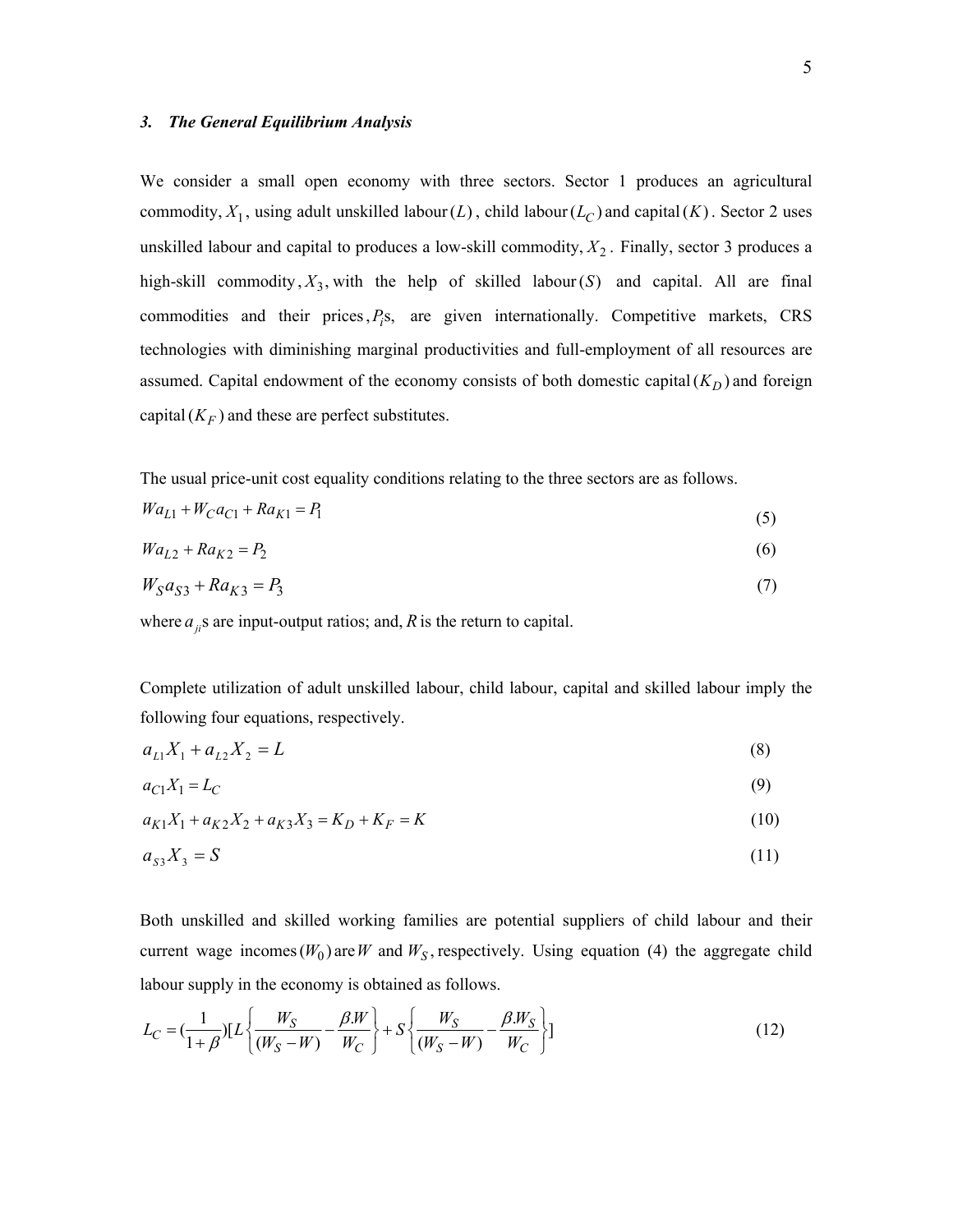# *4. General Equilibrium and Comparative Statics*

The general equilibrium structure consists of eight equations  $((5) - (12))$  and the same number of variables namely;  $W, W_C, W_S, R, X_1, X_2, X_3$  and  $L_C$ . This is an indecomposable system. So factor prices depend on both commodity prices and factor endowments. Totally differentiating equations  $(5) - (12)$  and solving by Cramer's rule the following proposition can be established.<sup>8</sup>

*Proposition 1:* An inflow of foreign capital worsens the skilled-unskilled wage inequality if the high-skill sector is capital-intensive (in a special sense) relative to the low-skill sector. The incidence of child labour, however, falls under the same sufficient condition.

Inflows of foreign capital lower the return to capital,  $R$ , as the supply rises given the demand. Both sectors 2 and 3 expand as they use capital but use two different types of labour. Sectors 1 and 2 have a miniature HOS system as they use both capital and unskilled labour. Sector 1 contracts following a Rybczynski effect as it is less capital-intensive vis-à-vis sector 2. The demand for child labour (skilled labour) falls (rises) in sector 1 (sector 3) as it is a specific factor. Consequently, the child wage (skilled wage) rate falls (rises). Saving on capital input raises the unskilled wage,  $W$ , in sector 2 (equation (6)). What happens to the skilled-unskilled wage inequality depends on the rates of increase in  $W<sub>S</sub>$  and  $W$ . If sector 3 is capital-intensive in a special sense<sup>9</sup> the saving on capital input in sector 3 is more than that in sector 2, which in turn, implies an increase in the relative wage inequality. A fall in  $W_C$  means a decrease in the opportunity cost of education. On the other hand, the return to education rises as the wage inequality rises. Finally, the initial incomes from non-child source of both the unskilled and skilled working families increase which lower the supply of child labour by each family via the positive income effect. Hence, under the sufficient condition that the high-skill sector is capitalintensive all these three effects work in the same direction and lower the incidence of child labour in the society.

-

**<sup>8</sup>** All qualitative results of the paper hold under a different sufficient condition even if sector 2 uses child labour.

<sup>&</sup>lt;sup>9</sup> See Jones and Neary (1984).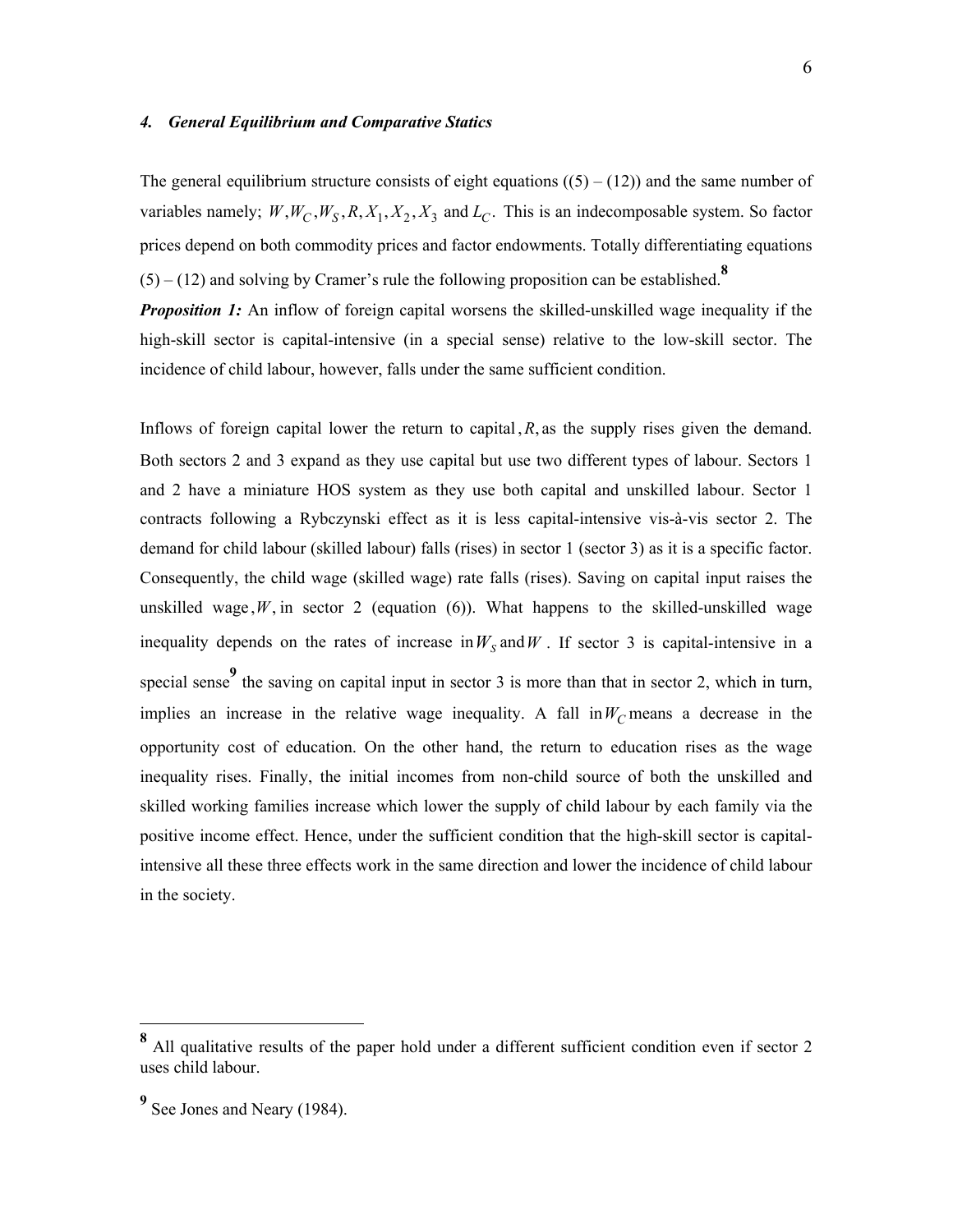## *5. Concluding remarks*

This note has explained how foreign capital inflows might produce favourable effect on the incidence of child labour in a developing economy despite affecting wage inequality adversely. The family supply function of child labour has been derived from the intertemporal utility maximizing behaviour of the working households which send some of their children for consumption smoothing owing to non-existence of a market for loans against future earnings. Then the aggregate child labour function is derived and a three-sector general equilibrium model has been developed for the purpose of analysis. The interesting result is that inflows of foreign capital might exert a downward pressure on the child labour incidence by raising the return to education (relative wage inequality). Hence, the problem of child labour may improve even if poverty itself does not fall. All these results are consistent with empirical findings. However, the assumption of non-existence of any market for loans against future earnings is restrictive but simplifying. In defence, we may note that inflows of foreign capital in the presence of an informal credit market should improve the borrowing terms of the households and lower the cost of education and hence the incidence of child labour.

# **Appendix:**

Totally differentiating equations  $(5) - (11)$  and arranging in a matrix notation one gets:

$$
\begin{bmatrix}\n\theta_{L1} & \theta_{C1} & \theta_{K1} & 0 & 0 & 0 \\
\theta_{L2} & 0 & \theta_{K2} & 0 & 0 & 0 \\
0 & 0 & \theta_{K3} & \theta_{S3} & 0 & 0 \\
\overline{S}_{LL} & \lambda_{L1}S_{LC}^{1} & \overline{S}_{LK} & 0 & \lambda_{L1} & \lambda_{L2} \\
\overline{S}_{KL} & \lambda_{K1}S_{LC}^{1} & \overline{A}_{2} & A_{1} & \lambda_{K1} & \lambda_{K2} \\
\overline{S}_{KL} & \lambda_{K1}S_{KC}^{1} & A_{2} & A_{1} & \lambda_{K1} & \lambda_{K2} \\
(S_{CL}^{1} + A_{3}) & (S_{CC}^{1} - A_{4}) & S_{CK}^{1} & A_{5} & 1 & 0\n\end{bmatrix}\n\begin{bmatrix}\n\hat{W} \\
\hat{W}_{C} \\
\hat{R} \\
\hat{R} \\
\hat{X}_{1} \\
\hat{X}_{2}\n\end{bmatrix} = \n\begin{bmatrix}\n0 \\
0 \\
0 \\
\hat{R} \\
\hat{X}_{2}\n\end{bmatrix}
$$
\n(A.1)

where:

$$
\overline{S}_{LL} = (\lambda_{L1} S_{LL}^{1} + \lambda_{L2} S_{LL}^{2}) < 0; \ \overline{S}_{KL} = (\lambda_{K1} S_{KL}^{1} + \lambda_{K2} S_{KL}^{2}) > 0; \n\overline{S}_{KK} = (\lambda_{K1} S_{KK}^{1} + \lambda_{K2} S_{KK}^{2} + \lambda_{K3} S_{KK}^{3}) < 0; \ \overline{S}_{LK} = (\lambda_{L1} S_{LK}^{1} + \lambda_{L2} S_{LK}^{2}) > 0; \nA_{1} = \lambda_{K3} (S_{SK}^{3} + S_{KS}^{3}) > 0; \ A_{2} = (\overline{S}_{KK} - \lambda_{K3} S_{SK}^{3}) < 0; \ A_{3} = (-B_{1}(L+S) + B_{2}LW); \nA_{4} = B_{2}(LW + SW_{S}) > 0; \ A_{5} = (B_{1}(L+S) + B_{2}SW_{S}) > 0; \nB_{1} = \frac{W_{S}.W}{(1+\beta)L_{C}(W_{S} - W)^{2}} > 0; \ B_{2} = \frac{\beta}{(1+\beta)L_{C}W_{C}} > 0.
$$
\n(A.2)